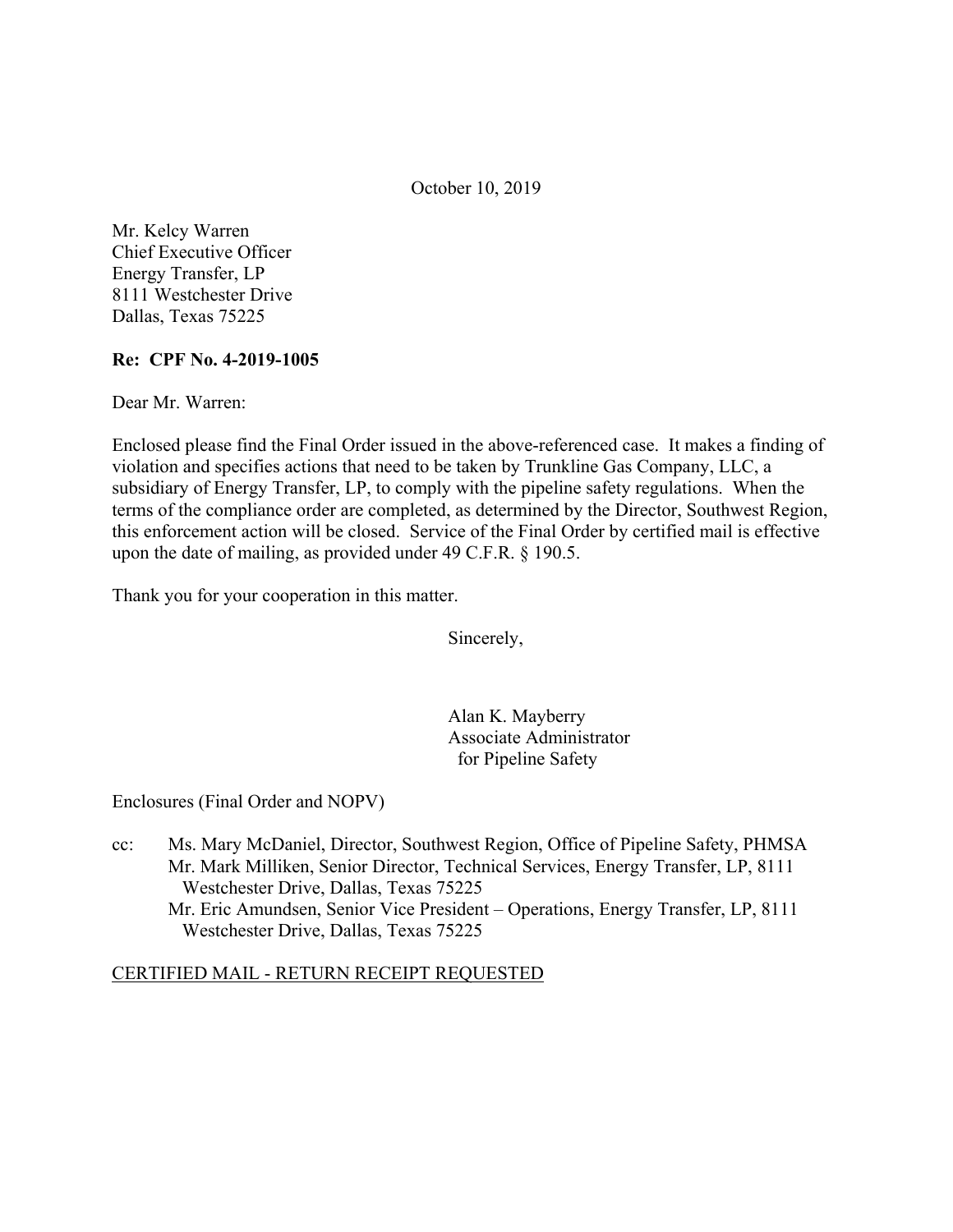## **U.S. DEPARTMENT OF TRANSPORTATION PIPELINE AND HAZARDOUS MATERIALS SAFETY ADMINISTRATION OFFICE OF PIPELINE SAFETY WASHINGTON, D.C. 20590**

**)** 

**)** 

**In the Matter of )** 

**Trunkline Gas Company, LLC, ) a subsidiary of Energy Transfer, LP, ) CPF No. 4-2019-1005**

**\_\_\_\_\_\_\_\_\_\_\_\_\_\_\_\_\_\_\_\_\_\_\_\_\_\_\_\_\_\_\_\_\_\_\_\_\_\_\_\_\_\_** 

 **)** 

 $\overline{\phantom{a}}$ 

**Respondent. )** 

## **FINAL ORDER**

On April 3, 2019, pursuant to 49 C.F.R. § 190.207, the Director, Southwest Region, Office of Pipeline Safety (OPS), issued a Notice of Probable Violation (Notice) to Energy Transfer, LP, the parent company of Trunkline Gas Company, LLC (Respondent or Trunkline). The Notice proposed finding that Respondent had violated a pipeline safety regulation in 49 C.F.R. Part 192 and proposed certain measures to correct the violation. Trunkline responded to the Notice on April 30, 2019, and did not contest the allegation of violation or proposed corrective measures. On August 29, 2019, Trunkline submitted a supplemental response that described the steps it has taken to comply with the proposed compliance terms included in the Notice.

Based upon a review of all of the evidence, pursuant to § 190.213, I find Respondent violated the pipeline safety regulation listed below, as more fully described in the Notice attached hereto as Exhibit A:

49 C.F.R. § 192.905(b)(1) **(Item 1)** ─ Respondent failed to identify two high consequence area sites on its Cypress Discharge segment when it failed to follow its written SOP B.13 *Surveillance For Class Location and HCA Determination*, referenced in its Pipeline Integrity Management Plan, Section 3-Identification of High Consequence Areas (HCAs) & Identified Sites, and *Best Practice B.17 Determining High Consequence Areas*, referenced by SOP B.13.

This finding of violation will be considered a prior offense in any subsequent enforcement action taken against Respondent.

Pursuant to 49 U.S.C. § 60118(b) and 49 C.F.R. § 190.217, Respondent is ordered to take the actions proposed in the enclosed Notice to correct the violation. The Director may grant an extension of time to comply with any of the required items upon a written request timely submitted by the Respondent and demonstrating good cause for an extension. Upon completion of ordered actions, Respondent may request that the Director close the case. Failure to comply